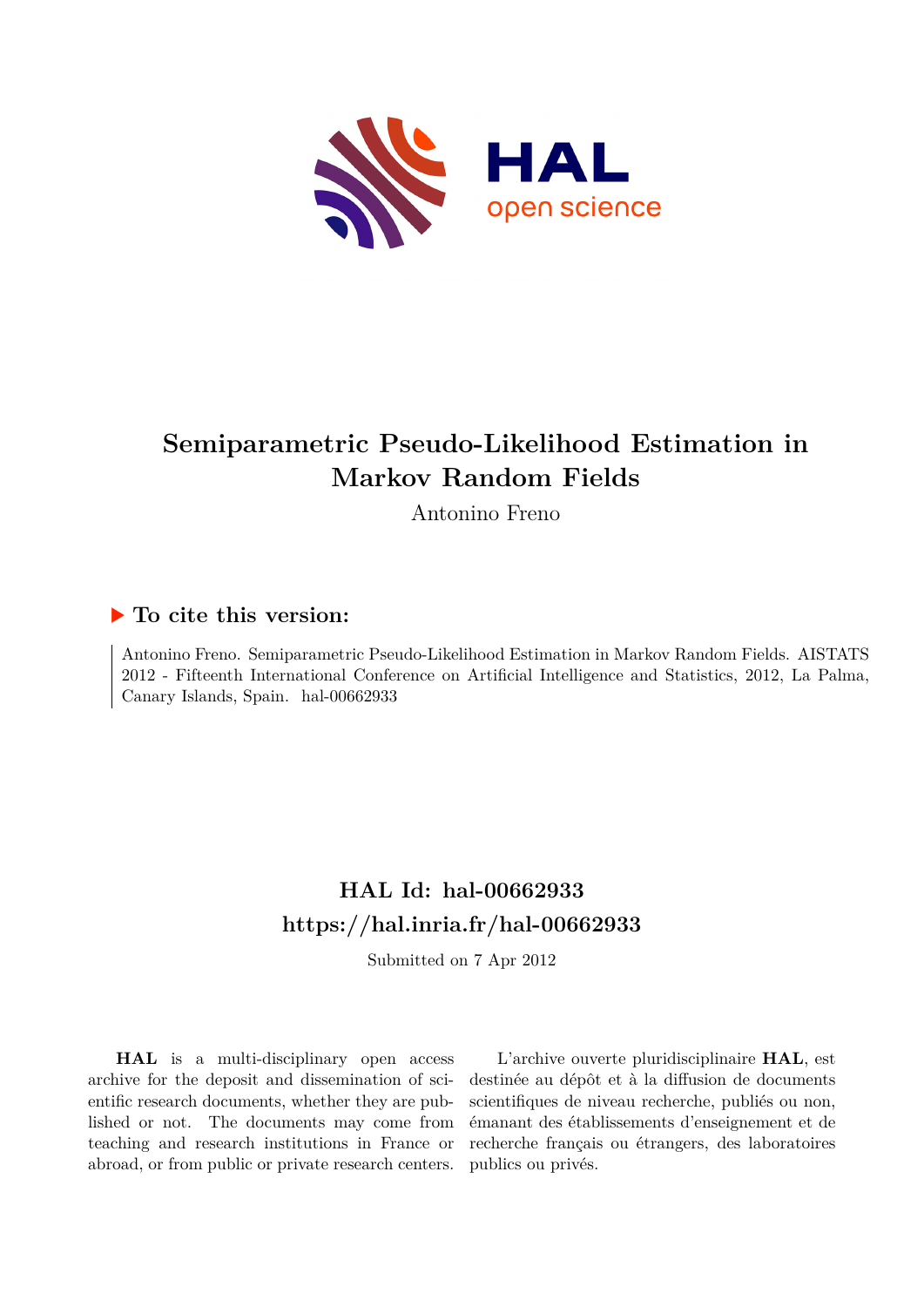## Semiparametric Pseudo-Likelihood Estimation in Markov Random Fields

Antonino Freno INRIA Lille – Nord Europe antonino.freno@inria.fr

#### Abstract

Probabilistic graphical models for continuous variables can be built out of either parametric or nonparametric conditional density estimators. While several research efforts have been focusing on parametric approaches (such as Gaussian models), kernel-based estimators are still the only viable and wellunderstood option for nonparametric density estimation. This paper develops a semiparametric estimator of probability density functions based on the nonparanormal transformation, which has been recently proposed for mapping arbitrarily distributed data samples onto normally distributed datasets. Pointwise and uniform consistency properties are established for the developed method. The resulting density model is then applied to pseudo-likelihood estimation in Markov random fields. An experimental evaluation on data distributed according to a variety of density functions indicates that such semiparametric Markov random field models significantly outperform both their Gaussian and kernel-based alternatives in terms of prediction accuracy.

#### 1 Introduction

When dealing with continuous-valued variables, learning the parameters of probabilistic graphical models from data is much more challenging than in discrete domains. In fact, while the multinomial distribution is an usually adequate choice for estimating conditional probability distributions in the discrete setting,

choosing a suitable kind of estimator for (continuous) conditional density functions requires either to assume that the form of the modeled density is known, leading to parametric techniques, or to relax such a parametric assumption, opting for a nonparametric technique [Duda et al., 2001]. The parametric assumption is often limiting, because in real-world applications the true form of the probability density function (pdf) can be rarely assessed a priori. On the other hand, nonparametric techniques only make a much weaker assumption concerning the smoothness of the pdf.

While a lot of research has been devoted to parametric graphical models in the machine learning community [Bishop, 2006, Koller and Friedman, 2009], only a few efforts have been devoted to nonparametric (or semiparametric) models. In Bayesian networks (BNs) and Markov random fields (MRFs), nonparametric conditional density estimators (based on kernel methods [Parzen, 1962, Rosenblatt, 1969]) are used for the first time by Hofmann and Tresp [1995, 1997]. A nonparametric technique for learning the structure of BNs is also developed in Margaritis [2005]. However, that method is only aimed at inferring the conditional independencies from data, rather than at learning the overall density function. A semiparametric technique for learning undirected graphs, leading to so-called 'nonparanormal' MRFs (NPMRFs), is proposed by Liu et al. [2009]. The nonparanormal approach consists in mapping the original data points (which are not assumed to satisfy any given distributional form) onto a different set of points, which are assumed to follow a multivariate normal distribution. The graph is then estimated from the transformed dataset using the graphical lasso algorithm [Friedman et al., 2008], which is both computationally efficient and theoretically sound for Gaussian distributions [Ravikumar et al., 2008]. However, the original nonparanormal approach only allows to estimate undirected graphs (rather than densities in the strict sense), i.e. it is not suitable for computing explicitly probability density functions [Liu et al., 2009]. Overcoming such a limitation is the main contribution of this paper, so as

Appearing in Proceedings of the  $15^{th}$  International Conference on Artificial Intelligence and Statistics (AISTATS) 2012, La Palma, Canary Islands. Volume XX of JMLR: W&CP XX. Copyright 2012 by the authors.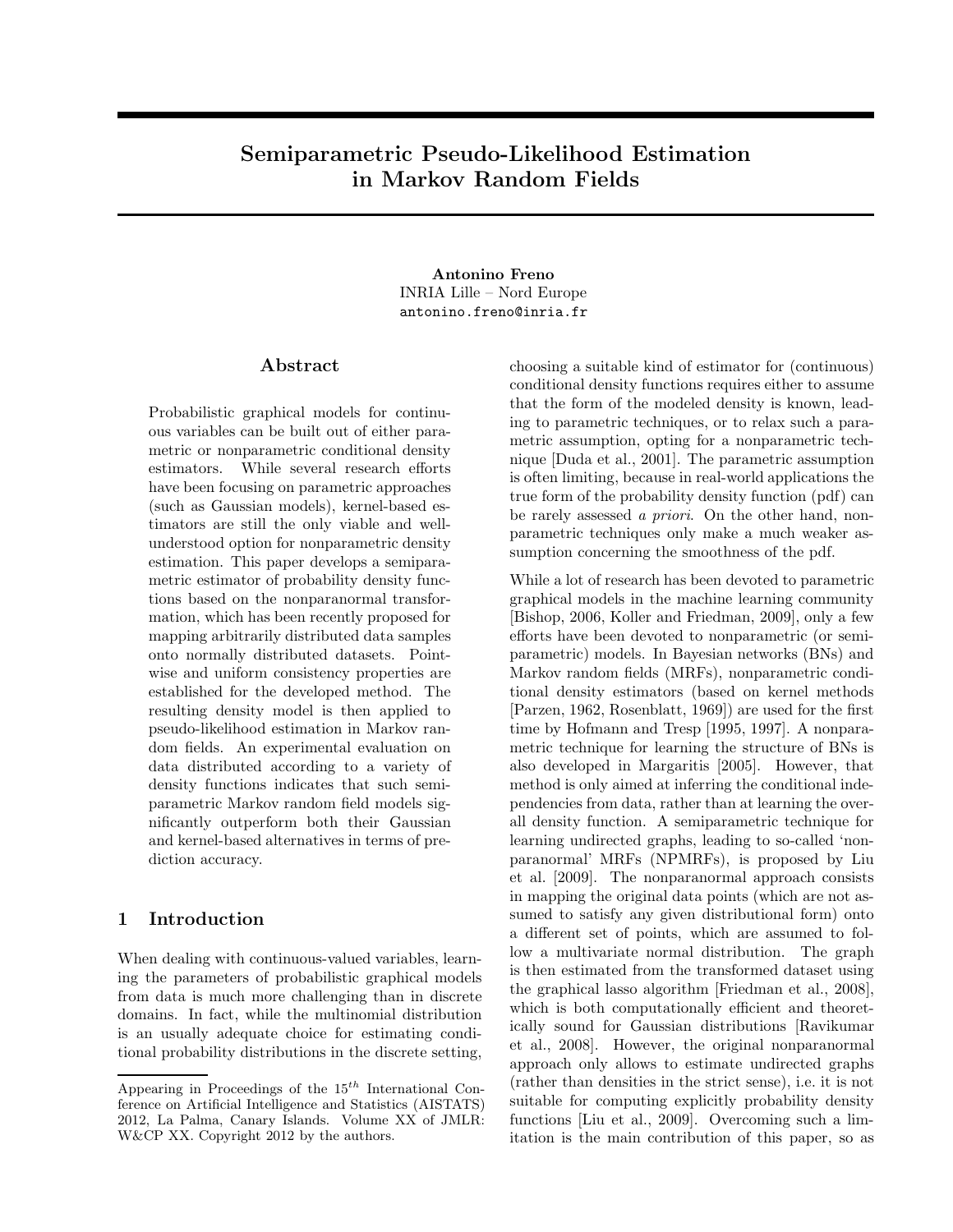to provide a full-fledged semiparametric (conditional) density estimator. Another attempt of mapping the original dataset into a feature space where data are assumed to be normally distributed is also made by Bach and Jordan [2002], using Mercer kernels.

This paper introduces a semiparametric MRF model for pseudo-likelihood estimation in continuous-valued domains, by developing a novel density estimator based on the nonparanormal mapping. Sec. 2 describes the general statistical framework that the proposed technique is embedded into for the purposes of our application. The nonparanormal density estimator is then presented and analyzed in Sec. 3, proving its asymptotic consistency. In Sec. 4 the estimator is evaluated experimentally on a number of benchmarks. Finally, Sec. 5 summarizes the main contributions of this work and sketches a couple of directions for further research.

### 2 Pseudo-Likelihood and the Quotient-Shape Approach to Conditional Density Estimation

One widely used approach to probabilistic modeling in Markov random fields resorts to the pseudo-likelihood function [Besag, 1975], which has proved to be an efficient yet accurate surrogate for likelihood in the strict sense (which is computationally intractable) in a wide variety of probabilistic models [Strauss and Ikeda, 1990, Hofmann and Tresp, 1997, Richardson and Domingos, 2006, Neville and Jensen, 2007, Freno et al., 2009]. Given the random variables  $X_1, \ldots, X_d$ , the pseudo-likelihood  $p^*$  of any state  $x_1, \ldots, x_d$  of those variables is measured as follows:

$$
p^*(x_1, \dots, x_d) = \prod_{i=1}^d p(x_i \mid x_1, \dots, x_{i-1}, x_{i+1}, \dots, x_d)
$$
\n(1)

One convenient property of the pseudo-likelihood measure for application to graphical models (and Markov random fields in particular) is that, as defined by Eq. 1, it reduces to the following function:

$$
p^*(x_1, ..., x_d) = \prod_{i=1}^n p(x_i \mid mb(X_i))
$$
 (2)

where  $mb(X_i)$  denotes the state of the Markov blanket of  $X_i$  [Koller and Friedman, 2009].

In order to exploit the pseudo-likelihood function, we need to specify a technique for estimating the conditional densities involved in the right-hand side of Eq. 2. As a basic rule of probability theory, the conditional density of a (continuous) random variable  $X$  given the random variable Y can be derived from a pair of unconditional density functions as follows:

$$
p(X \mid Y) = \frac{p(X, Y)}{p(Y)}\tag{3}
$$

This means that any problem in conditional density estimation can be straightforwardly reduced to a pair of unconditional pdf estimation problems. Therefore, if our goal is to estimate the conditional density  $p(X | Y)$ , we can address this task by estimating first the (unconditional) density functions  $p(X, Y)$  and  $p(Y)$ , and then by computing their quotient. This approach (which is called the quotient-shape approach to conditional density estimation) is the one we adopt in this paper for designing a (semiparametric) conditional density estimation technique, which we use within undirected graphical models, but which is applicable to virtually any kind of probabilistic graphical model [Hofmann and Tresp, 1995, 1997]. Some attempts have also been made in the relevant literature to devise different approaches [Faugeras, 2009], which are currently an active investigation area in multivariate statistics.

### 3 Nonparametric Normal Estimation of Probability Density Functions

This section presents a semiparametric method for estimating (conditional) density functions. This technique, which is referred to as nonparametric normal (or nonparanormal), was introduced by Liu et al. [2009] for learning the structure of (sparse) undirected graphs. However, the main contribution of this paper is to show how the nonparanormal approach can be turned into a general-purpose density estimation method. While the main ideas underlying the nonparanormal method are reviewed in Sec. 3.1, the problem of extending that method to density estimation tasks is addressed in Sec. 3.2. Pointwise and uniform consistency properties of the proposed estimator are then investigated in Sec. 3.3.

#### 3.1 Background

In order to present the nonparanormal approach, we first need to recall an important lemma from multivariate calculus, which is commonly known as the change of variables theorem:

**Lemma 1.** Consider two random vectors  $X$  and  $Y$ , with domains  $\mathcal{X} \subseteq \mathbb{R}^d$  and  $\mathcal{Y} \subseteq \mathbb{R}^d$  respectively. Suppose that  $f : \mathcal{X} \to \mathcal{Y}$  is a one-to-one, differentiable function from  $X$  onto  $Y$ . Then, if  $X$  and  $Y$  are distributed according to density functions  $p_{\mathbf{X}}(\mathbf{x})$  and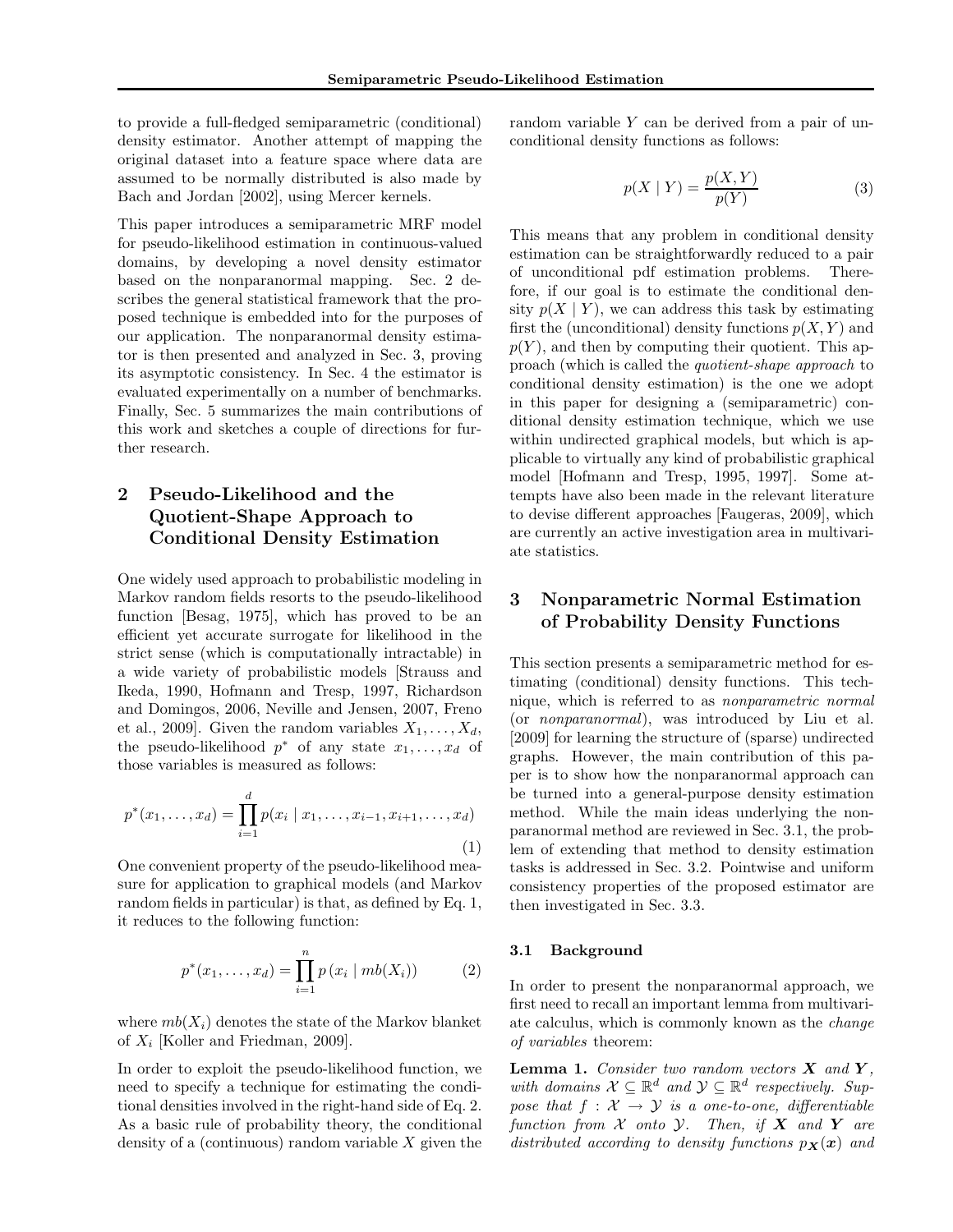$\Box$ 

 $p_Y(y)$  respectively, it follows that

$$
p_{\boldsymbol{Y}}(\boldsymbol{y}) = p_{\boldsymbol{X}}(\boldsymbol{x}) \left| \det \frac{\partial \boldsymbol{x}}{\partial \boldsymbol{y}} \right| \tag{4}
$$

where  $f^{-1}: \mathcal{Y} \to \mathcal{X}$  is the inverse of  $f, x = f^{-1}(\mathbf{y}),$ and  $\frac{\partial x}{\partial y}$  denotes the Jacobian matrix of  $f^{-1}$ .

Proof. See e.g. Kaplan [1984].

The nonparanormal (or nonparametric normal) approach is a recently introduced technique for estimating the structure of undirected graphs, based on a Gaussian model, without making any parametric assumption concerning the form of the modeled density [Liu et al., 2009]. Although the previous statement may seem paradoxical, the idea underlying the nonparanormal approach is to map a set of data points (which are not known to be normally distributed) onto a set of data points that can be assumed to follow a normal distribution. Once the density of the normal sample has been estimated using a standard Gaussian model, the density of the points in the original space can then be recovered by applying the change of variables theorem.

First of all, let us define the concept of nonparanormal density:

**Definition 1.** A random vector  $\mathbf{X} = (X_1, \ldots, X_d)$ with mean  $\mu$  is said to be nonparanormally distributed if there exists a function f such that:

- 1.  $f(X) = (f_1(X_1), \ldots, f_d(X_d))$ , where  $f_i(X_i)$  is one-to-one and differentiable (for  $1 \leq i \leq d$ );
- 2. the random vector  $\mathbf{Y} = f(\mathbf{X})$  is distributed normally with mean  $\mu$  and covariance matrix  $\Sigma$ .

Given Definition 1, we can prove the following lemma (which is stated by Liu et al. [2009] without proof): **Lemma 2.** If the distribution of a random vector  $X =$  $(X_1, \ldots, X_d)$  is nonparanormal with mapping  $f(\boldsymbol{X}) =$  $(f_1(X_1), \ldots, f_d(X_d))$ , then the density of **X** is given

by

$$
p_{\mathbf{X}}(\mathbf{x}) = \frac{e^{-\frac{1}{2}(\mathbf{y}-\boldsymbol{\mu})^\intercal \boldsymbol{\Sigma}^{-1}(\mathbf{y}-\boldsymbol{\mu})}}{(2\pi)^{d/2} \det(\boldsymbol{\Sigma})^{1/2}} \prod_{i=1}^d \left| \frac{\mathrm{d}}{\mathrm{d}x_i} f_i(x_i) \right| \quad (5)
$$

where  $y = f(x)$ ,  $\mu$  is the mean vector of both X and Y, and  $\Sigma$  is the covariance matrix of Y.

*Proof.* Let  $p_Y$  denote the (normal) density function of Y. Then, Lemma 1 implies that

$$
p_{\mathbf{X}}(\mathbf{x}) = p_{\mathbf{Y}}(\mathbf{y}) \left| \det \frac{\partial \mathbf{y}}{\partial \mathbf{x}} \right|
$$
  
= 
$$
\frac{e^{-\frac{1}{2}(\mathbf{y} - \boldsymbol{\mu})^\top \boldsymbol{\Sigma}^{-1}(\mathbf{y} - \boldsymbol{\mu})}}{(2\pi)^{d/2} \det(\boldsymbol{\Sigma})^{1/2}} \left| \det \frac{\partial \mathbf{y}}{\partial \mathbf{x}} \right|
$$
(6)

Since the value of each  $f_i$  only depends on  $x_i$ , the Jacobian matrix  $\frac{\partial y}{\partial x}$  is diagonal. Therefore, the absolute value of the Jacobian determinant is given by

$$
\left| \det \frac{\partial \boldsymbol{y}}{\partial \boldsymbol{x}} \right| = \prod_{i=1}^{d} \left| \frac{\mathrm{d}}{\mathrm{d} x_{i}} f_{i}(x_{i}) \right| \tag{7}
$$

 $\Box$ 

Based on Lemma 2, the crucial problem for the nonparanormal approach is how to estimate the functions  $f_1(X_1), \ldots, f_d(X_d)$ . The technique developed by Liu et al. [2009] prescribes to estimate the value of each  $f_i$ as

$$
\hat{f}_i(x) = \hat{\mu}_i + \hat{\sigma}_i \hat{h}_i(x) \tag{8}
$$

where  $\hat{\mu}_i$  and  $\hat{\sigma}_i$  are the sample mean and standard deviation of variable  $X_i$ , and  $\hat{h}_i(x)$  is defined as follows:

$$
\hat{h}_i(x) = \Phi^{-1}(\widehat{F}_i(x))\tag{9}
$$

In Eq. 9,  $\Phi^{-1}$  is the inverse of the standard normal cumulative distribution function (cdf)  $\Phi$ , given by

$$
\Phi(x) = \frac{1}{2} \left[ 1 + \text{erf}\left(\frac{x}{\sqrt{2}}\right) \right] \tag{10}
$$

where  $\text{erf}(x) = \frac{2}{\sqrt{\pi}} \int_0^x e^{-t^2} dt$ . On the other hand,  $\widehat{F}_i$ is the so-called truncated estimator of the empirical cdf  $F_i^E$  of  $X_i$  [Dixon, 1960]. Let n be the number of data points and  $\delta_n$  be a truncation parameter. The truncated estimator of  $F_i^E$  is then defined as

$$
\widehat{F}_i(x) = \begin{cases}\n\delta_n & \text{if } F_i^E(x) < \delta_n \\
F_i^E(x) & \text{if } \delta_n \le F_i^E(x) \le 1 - \delta_n \\
1 - \delta_n & \text{if } 1 - \delta_n < F_i^E(x)\n\end{cases} \tag{11}
$$

where, if Θ denotes the Heaviside step function, the value of  $F^E(x)$  is given by

$$
F^{E}(x) = \frac{1}{n} \sum_{j=1}^{n} \Theta(x - x_{j})
$$
 (12)

The suggested setting for the truncation parameter is given by

$$
\delta_n = \frac{1}{4n^{1/4}\sqrt{\pi \log n}}\tag{13}
$$

The choice specified in Eq. 13 is reported to result in a generally satisfying behavior of the nonparanormal estimator, especially in the high-dimensional setting [Liu et al., 2009].

As defined in Eq. 11, the truncated estimator  $\widehat{F}_i(x)$  is discontinuous. This prevents us from computing the derivatives contained in Eq. 5. In other words, the approach described thus far is not yet suitable as a thorough density estimation technique. On the other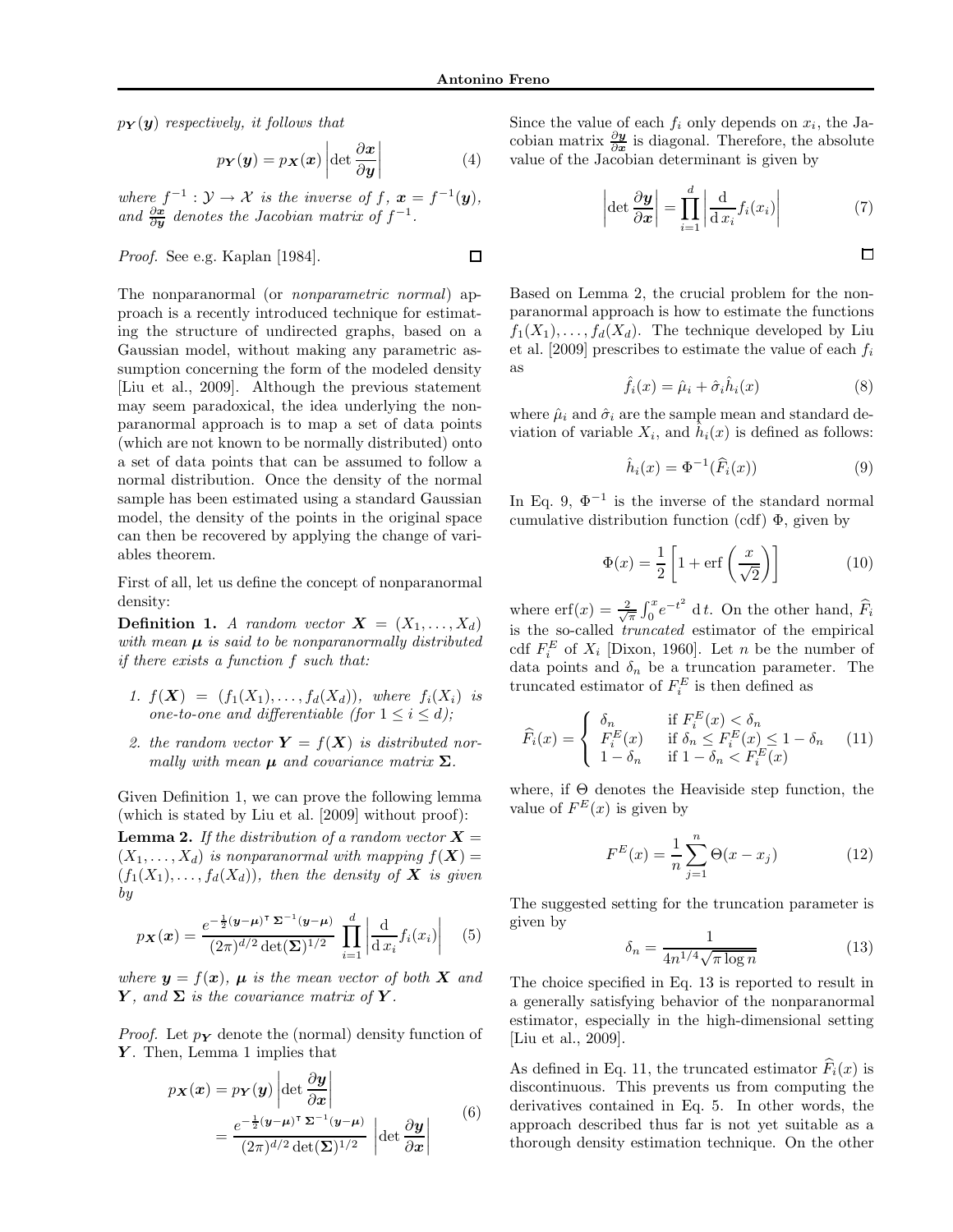hand, it is sufficient instead for estimating the structure of the undirected graph underlying the density  $p_Y$ , as this structure is conveyed by the precision matrix  $\mathbf{\Omega} = \mathbf{\Sigma}^{-1}$ . In fact, if  $\mathbf{\Omega}_{i,j} = 0$ , then the nodes  $X_i$ and  $X_j$  will not be adjacent in the graph of a MRF representing  $p_Y$  [Lauritzen, 1996]. Now, one key result proved by [Liu et al., 2009] establishes that, if  $X$ is nonparanormal with mapping  $\boldsymbol{Y} = f(\boldsymbol{X})$ , then  $X_i$  is independent of  $X_j$  given a subset  $S_X$  of  $\{X_1, \ldots, X_d\}$ if and only if  $Y_i$  is independent of  $Y_j$  given the set  $\mathcal{S}_{\mathbf{Y}} = \{Y_k : X_k \in \mathcal{S}_{\mathbf{X}}\}.$  This result can be used for learning the structure of MRFs. To this aim, the guiding idea is that the precision matrix  $\Omega$  of the random vector Y fixes not only the graph of a MRF for  $p_Y$ , but also the graph of a MRF for  $p_{\mathbf{X}}$ . However, since our interest lies in exploiting the nonparanormal approach for the sake of (conditional) density estimation, we move beyond the strategy presented above, trying to fit the approach to our overall goal.

#### 3.2 Multilogistic Estimation of Cumulative Distribution Functions

A differentiable approximation  $F_i^*(x)$  of  $F_i^E(x)$  can be obtained by using the logistic function:

$$
F_i^*(x) = \frac{1}{n} \sum_{j=1}^n \frac{1}{1 + \exp\left(-\frac{x - x_j}{h}\right)}\tag{14}
$$

where  $h$  is a parameter controlling the logistic smoothness. The approximation is justified by the fact that the Heaviside step function (employed in Eq. 12) can be defined as follows:

$$
\Theta(x) = \lim_{h \to 0} \frac{1}{1 + \exp\left(-\frac{x}{h}\right)}\tag{15}
$$

We refer to the cdf estimator defined in Eq. 14 as the multilogistic estimator of (univariate) distribution functions. Given the multilogistic estimator, we replace  $\hat{h}_i(x)$  by  $\hat{h}_i^*(x)$ :

$$
\hat{h}_i^*(x) = \Phi^{-1}(F_i^*(x))
$$
\n(16)

An approximate value of the derivatives referred to in Eq. 5 is then given by:

$$
\frac{\mathrm{d}}{\mathrm{d}x}\hat{f}_i(x) =
$$
\n
$$
= \frac{\hat{\sigma}_i\sqrt{2\pi}}{n\,h\,e^{-\,\mathrm{erf}^{-1}\left(2\,F_i^*(x)-1\right)^2}}\sum_{j=1}^n \frac{e^{-\frac{x-x_j}{h}}}{\left(1+e^{-\frac{x-x_j}{h}}\right)^2} \tag{17}
$$

If the value specified in Eq. 17 (which is derived in the Appendix) is substituted into Eq. 5, the resulting model can be straightforwardly used as a conditional density estimator based on the quotient-shape approach.

#### 3.3 Consistency Results

Before establishing consistency results for the proposed density estimation technique, it is useful to recall an important theoretical property of the nonparanormal mapping. One lemma proved by Liu et al. [2009] shows that, if each function  $f_i$  is monotone and differentiable, then the nonparanormal is a Gaussian copula [Sklar, 1959, Nelsen, 2006] such that the density of the (nonparanormally distributed) vector  $\boldsymbol{X}$  is given by Eq. 5. This means that, in order to estimate a multivariate nonparanormal distribution, the crucial problem is to estimate the univariate cumulative distribution functions of the variables  $X_1, \ldots, X_d$ . Therefore, the key to understanding the consistency properties of the proposed density estimator is to elucidate the consistency properties of each (univariate) estimator  $F_i^*$ .

A preliminary result we are going to prove is that, given a random variable  $X$ , the multilogistic estimator  $F^*$  of the cumulative distribution function of X (as defined by Eq. 14) results in a kernel estimate  $\hat{p}$  of the pdf of  $X$ , as explained by the following lemma:

**Lemma 3.** If  $X$  is a random variable with probability density function p and cumulative distribution function  $F$ , then the multilogistic estimator  $F^*$  of  $F$  is equivalent to a kernel estimator  $\hat{p}$  of p with bandwidth h.

*Proof.* Since  $p(x) = \frac{d}{dx} F(x)$ , the density  $\hat{p}(x)$  corresponding to the estimate  $F^*(x)$  can be expressed as follows (as shown in derivation 23):

$$
\hat{p}(x) = \frac{\mathrm{d}}{\mathrm{d}x} F^*(x)
$$
\n
$$
= \frac{1}{n} \sum_{j=1}^n \frac{\exp\left(-\frac{x-x_j}{h}\right)}{\left(1 + \exp\left(-\frac{x-x_j}{h}\right)\right)^2}
$$
\n
$$
= \frac{1}{n} \sum_{j=1}^n K\left(\frac{x-x_j}{h}\right)
$$
\n(18)

where  $K$  is defined as:

$$
K(t) = \frac{e^{-t}}{(1 + e^{-t})^2}
$$
 (19)

This means that  $F^*(x)$  amounts to a kernel estimator  $\hat{p}(x)$  of the density of X, with kernel function K and bandwidth  $h$  (where  $h$  is exactly the parameter controlling the smoothness of the logistic functions employed in  $F^*$ ).  $\Box$ 

The importance of this result lies in the fact that, based on Lemma 3, the multilogistic estimator developed in this paper inherits in a straightforward manner the consistency properties of kernel density estimators.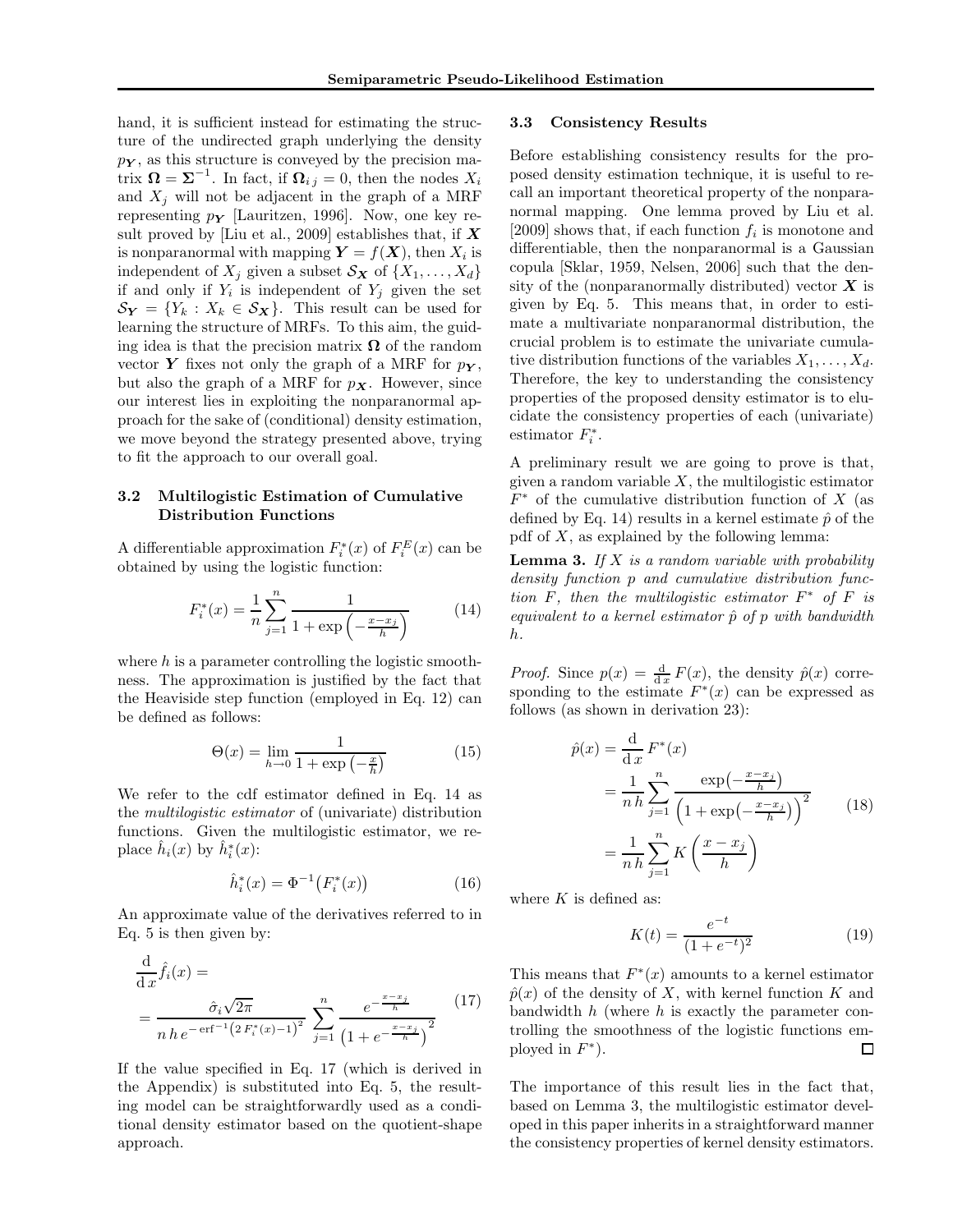We first establish a pointwise consistency property for the proposed estimator:

**Theorem 1.** Let X be a random variable with probability density function p and cumulative distribution function F, and let  $\hat{p}(x)$  be the kernel density estimate resulting from a multilogistic estimator  $F^*$  of F. Then, if the bandwidth h of the estimator is such that  $h \to 0$  and  $n h \to \infty$  as  $n \to \infty$ , it follows that  $\frac{d}{dx}F^*(x) \to \frac{d}{dx}F(x)$  in probability as  $n \to \infty$ .

Proof. It is shown by Parzen [1962] that, for any density function  $p$  which is continuous at  $x$ , if a kernel estimate  $\hat{p}(x)$  with kernel function K is such that  $h \to 0$  and  $n h \to \infty$  as  $n \to \infty$ , then  $\hat{p}(x) \to p(x)$  in probability as  $n \to \infty$  provided that K is a bounded Borel function satisfying the following conditions:  $(i)$  $\int_{-\infty}^{\infty} |K(t)| dt < \infty$ ; (ii)  $\int_{-\infty}^{\infty} K(t) dt = 1$ ; (iii)  $|t K(t)| \to 0$  as  $|t| \to \infty$ . Such conditions are satisfied by the kernel function defined in Eq. 19 (as they are by a wide variety of kernels [Silverman, 1986]). Based on Lemma 3, this means that, if  $h \to 0$  and  $n h \to \infty$ as  $n \to \infty$ , then  $\frac{d}{dx} F^*(x) \to \frac{d}{dx} F(x)$  in probability as  $n \to \infty$ . □

Uniform consistency also holds for the multilogistic estimator, under conditions that are only slightly stronger than the ones required for pointwise consistency:

**Theorem 2.** Let  $X$  be a random variable with probability density function p and cumulative distribution function  $F$ , and let  $\hat{p}$  be the kernel density estimator resulting from a multilogistic estimator  $F^*$  of  $F$ . Then, if the bandwidth h of the estimator is such that  $h \to 0$  and  $(n h)^{-1} \log n \to 0$  as  $n \to \infty$ , it follows that  $\sup_x \left| \frac{\mathrm{d}}{\mathrm{d}x} F^*(x) - \frac{\mathrm{d}}{\mathrm{d}x} F(x) \right| \to 0$  almost surely as  $n \to \infty$ .

Proof. It is shown by Bertrand-Retali [1978] and Silverman [1978, 1980] that, for any density function p which is uniformly continuous on  $(-\infty, \infty)$ , if a kernel estimate  $\hat{p}(x)$  with kernel function K is such that  $h \to 0$  and  $(nh)^{-1} \log n \to 0$  as  $n \to \infty$ , then  $\sup_x |\hat{p}(x) - p(x)| \to 0$  almost surely as  $n \to \infty$  $\infty$  provided that K is a (bounded) function with bounded variation satisfying the following conditions: (i)  $\int_{-\infty}^{\infty} |K(t)| dt < \infty$ ; (ii)  $\int_{-\infty}^{\infty} K(t) dt = 1$ ; (iii) the set of discontinuities of  $K$  has Lebesgue measure zero. Again, such conditions are satisfied by the kernel function defined in Eq. 19 (as well as by many other kernels [Silverman, 1978]). Therefore, Lemma 3 implies that, if  $h \to 0$  and  $(n h)^{-1} \log n \to 0$  as  $n \to \infty$ , then  $\sup_x \left| \frac{d}{dx} F^*(x) - \frac{d}{dx} F(x) \right| \to 0$  almost surely as  $n \to \infty$ .

As a consequence of Theorem 2, we can state the following corollary:

**Corollary 1.** Let  $X$  be a random variable with cumulative distribution function  $F$ , and let  $F^*$  be a multilogistic estimator of F. Then, if the bandwidth h of the estimator is such that  $h \to 0$  and  $(n h)^{-1} \log n \to 0$  as  $n \to \infty$ , it follows that  $\sup_x |F^*(x) - F(x)| \to 0$  almost surely as  $n \to \infty$ .

Proof. The corollary follows straightforwardly from Theorem 2. □

#### 4 Experimental Evaluation

The aim of this section is to evaluate the accuracy of the semiparametric pseudo-likelihood estimation technique presented thus far at modeling the distribution of (multivariate) data featuring nonlinear dependencies between the variables plus non-Gaussian random noise. In particular, the idea is to sample a number of datasets from synthetic distributions, where the latter are generated in such a way as to make it unlikely that any particular parametric assumption (such as normality) may be satisfied. We can then exploit the produced data for pattern classification, so as to compare the prediction accuracy of semiparametric (nonparanormal) MRFs both to parametric (Gaussian) and nonparametric (kernel-based) MRFs, respectively. After briefly summarizing the main ideas underlying the data generation process, Sec. 4.1 states the basic properties of the used datasets, while the results of the experiments are reported in Sec. 4.2.

#### 4.1 Datasets

In order to sample pattern-classification datasets featuring nonlinear correlations between pairs of variables in each class, suitable distributions are defined by generating random BNs. The BN is created by generating  $(i)$  a random (directed acyclic) graph,  $(ii)$  a set of functions (with random parameters) characterizing the dependence of every node on each one of its parents in the graph, and  $(iii)$  a set of functions (with randomly assigned parameters) defining the probability density of each node. While a complete description of the data generation technique is given by Freno et al. [2010], Fig. 1 provides some examples of the distributions that can be generated using such method. In the plotted examples, the underlying distributions (featuring cubic correlation functions and beta densities) are organized in a DAG  $(V, \mathcal{E})$  such that  $V = \{X, Y\}$  and  $\mathcal{E} = \{(X, Y)\}\.$  Notice how the beta function associated with variable Y produces nearly uniform density over the support of the distribution for Fig. 1a, while it generates noise which is peaked toward the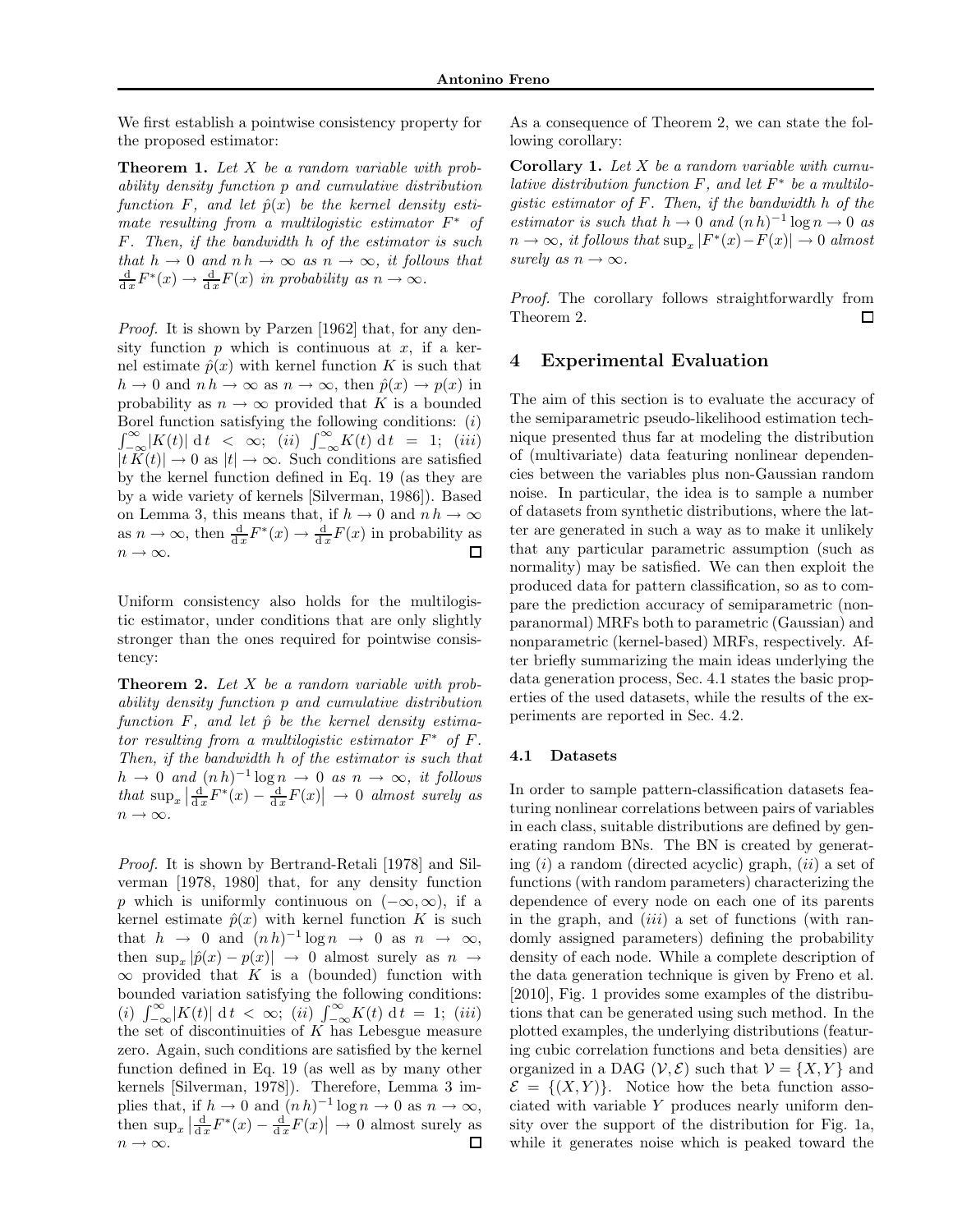lower/higher extreme in Fig. 1b/1c, or toward both extremes in Fig. 1d. On the other hand, the parameters of the polynomial functions are able to determine nearly-quadratic dependencies (Figs. 1a, 1b), cubic dependencies (Fig. 1c), and nearly-linear dependencies (class 2 in Figs. 1d–1f). The employed data generation technique is capable of producing a relatively wide variety of pattern classification problems: easy problems, where the classes are linearly separable (such as in Fig. 1f); moderately difficult tasks, where the classes overlap to a significant extent but a linear separation might be settled for with relatively good results (such as in Fig. 1a); fairly hard problems, where patterns drawn from different classes are neither linearly separable nor belonging to neatly separated regions of the feature space (such as in Figs. 1b–1e).

The described data generation technique is applied to the present experimental setting in the following way:  $(i)$  four datasets (CB1 through CB4) are generated using random cubic functions for the variable correlations and random beta densities for the variable distributions; (ii) four datasets (SE1 through SE4) are generated using random logistic functions for the variable correlations and random exponential densities for the variable distributions;  $(iii)$  four datasets  $(LG1)$ through LG4) are generated using random linear functions for the variable correlations and random Gaussian densities for the variable distributions. While datasets CB1–CB4 and SE1–SE4 offer a benchmark featuring a wide range of nonlinear variable correlations and non-Gaussian probability densities, datasets LG1–LG4 provide instead a baseline for evaluating two important issues. First, we want to verify whether the nonparanormal technique proposed in this paper can be expected to be at least as accurate as a given parametric technique whenever the latter makes the correct assumption concerning the form of the modeled distribution, which is the case for Gaussian MRFs (GM-RFs) with the LG1–LG4 datasets. Second, we want to assess how significant the loss of prediction accuracy is for GMRFs (with respect to nonparanormal and kernel-based MRFs) whenever the related parametric assumption is instead violated by the data, as compared to the accuracy achieved when the normality assumption is satisfied. All datasets used in the experiments contain a total number of 500 patterns, equally split into two classes. Table 1 summarizes the main properties of each dataset, also indicating the dimensionality of each one.

#### 4.2 Results

The prediction accuracy of the NPMRF model developed in this paper is compared to the accuracy achieved by GMRFs [Koller and Friedman, 2009] and

| Table 1: General properties of the synthetic datasets |  |  |
|-------------------------------------------------------|--|--|
| used in the experimental evaluation (where $d$ is the |  |  |
| number of random variables).                          |  |  |

| Dataset         | Correlations | <b>Densities</b> | đ. |
|-----------------|--------------|------------------|----|
| CB1             | cubic        | $_{\rm beta}$    | 12 |
| $\rm CB2$       | cubic        | beta             | 14 |
| CB3             | cubic        | beta             | 17 |
| CB4             | cubic        | beta             | 18 |
| SE <sub>1</sub> | logistic     | exponential      | 11 |
| SE2             | logistic     | exponential      | 12 |
| SE3             | logistic     | exponential      | 13 |
| SE4             | logistic     | exponential      | 14 |
| LG1             | linear       | Gaussian         | 7  |
| LG2             | linear       | Gaussian         | 13 |
| LG3             | linear       | Gaussian         | 16 |
| LG4             | linear       | Gaussian         | 17 |

kernel-based MRFs (KMRFs) [Hofmann and Tresp, 1997]. In KMRFs, the graph is estimated using the structure learning algorithm proposed by Hofmann and Tresp [1997], based on a maximum pseudolikelihood strategy. In GMRFs and NPMRFs, structure learning is performed instead by means of the graphical lasso technique [Friedman et al., 2008, Liu et al., 2009], while conditional densities are modeled for the resulting graphical structures by Gaussian and nonparanormal estimators respectively. To the best of our knowledge, the learning algorithms considered for GMRFs, KMRFs, and NPMRFs are the state of the art emerging from the literature on continuous MRFs.

In order to exploit the models for pattern classification, we take for each dataset  $\mathcal D$  the two subsets  $\mathcal D_1$ and  $\mathcal{D}_2$ , where all patterns in  $\mathcal{D}_i$  belong to class  $\omega_i$ . For each model, we learn two class-specific versions, training each version on the respective set of data points. Patterns in the test set are then classified as follows. For each  $\omega_i$ , we estimate the posterior probability  $P(\omega_i \mid x)$  that a pattern x belongs to class  $\omega_i$ :

$$
P(\omega_i \mid \boldsymbol{x}) = \frac{p(\boldsymbol{x} \mid \omega_i) P(\omega_i)}{p(\boldsymbol{x})}
$$
(20)

where  $p(x \mid \omega_i)$  is the pseudo-likelihood of the model learned for  $\omega_i$  given  $\boldsymbol{x}, P(\omega_i)$  is the prior probability of class  $\omega_i$  (estimated as  $\frac{|\mathcal{D}_i|}{|\mathcal{D}|}$ ), and  $p(\mathbf{x}) = \sum_j p(\mathbf{x})$  $\omega_i P(\omega_i)$ . Given the posterior probability of each class, we attach to  $x$  the label with the highest probability, based on a maximum a posteriori strategy. The results of the experiments are reported in Table 2, where values are averaged by 5-fold cross-validation. In order to assess the statistical significance of the results, Table 2 also provides  $p$ -values for the paired  $t$ test between NPMRFs and each one of the other two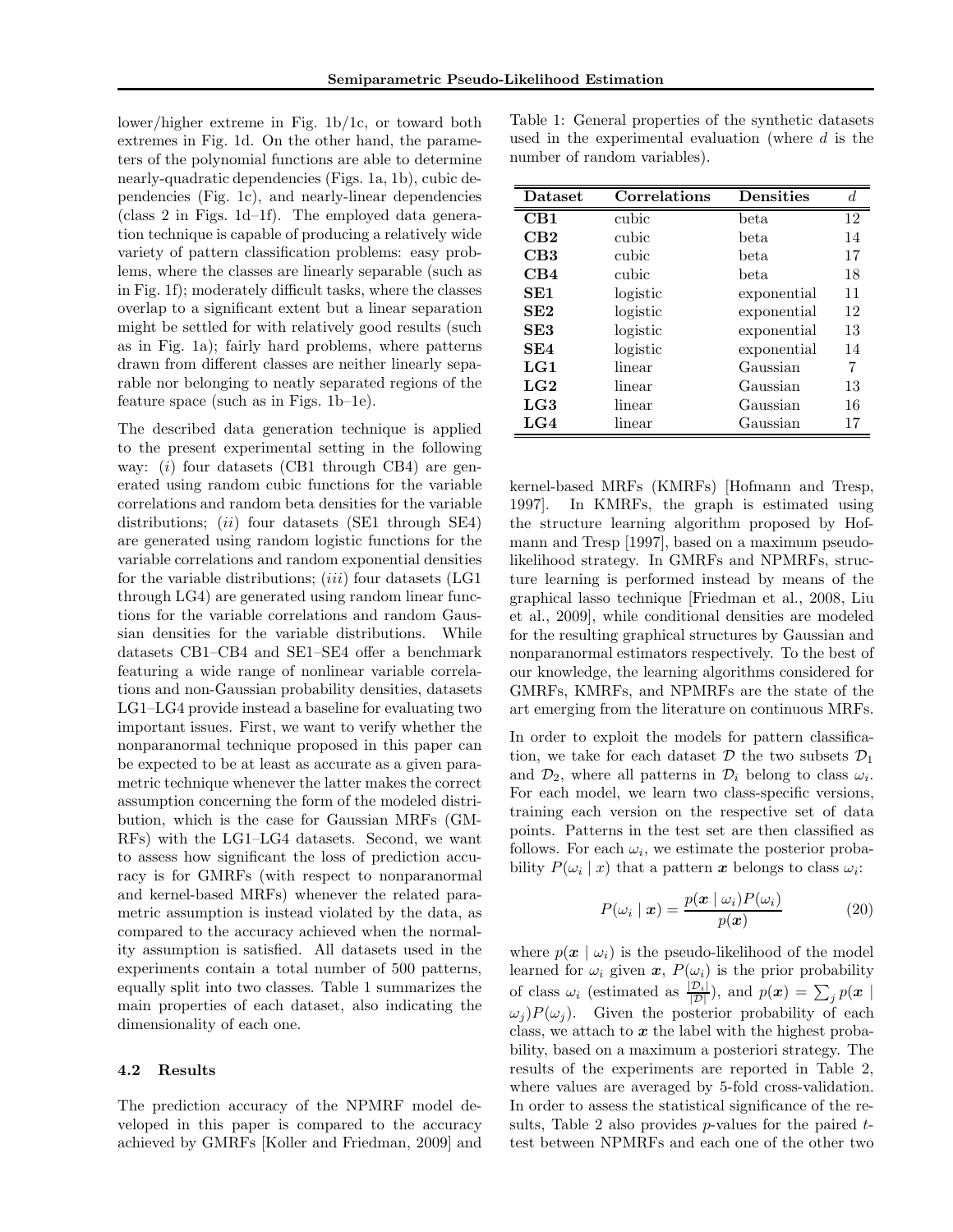

Figure 1: Randomly generated bivariate distributions for pattern classification tasks. X and Y are distributed according to random beta densities, while the dependence of Y on X is shaped by a random cubic function.

models.

Table 2 supports the following interpretation. First, when the normality assumption happens to be satisfied, NPMRFs are generally equivalent to GMRFs in terms of prediction accuracy. On the contrary, in these cases KMRFs are relatively unreliable, since their accuracy is often lower than the accuracy achieved by GMRFs and NPMRFs. Second, whenever the involved parametric assumption is violated by the given distribution (CB1–CB4 and SE1–SE4 datasets), semiparametric MRFs are dramatically superior to parametric MRFs. Moreover, although in such cases KMRFs are usually more accurate than GMRFs, NPMRFs regularly outperform their kernel-based alternative to a significant extent. Since the multilogistic cdf estimator employed in the nonparanormal model reveals a very tight connection with kernel density estimation (as explained in Sec. 3.3), one plausible reason for the advantage of NPMRFs over KMRFs is given by the fact that the Gaussian copula allows the nonparanormal approach to break down a multivariate estimation problem into its univariate counterparts, which are generally easier to be dealt with. Overall, the results suggest that the semiparametric MRF model developed in this paper is a much more flexible pseudolikelihood estimation technique than its Gaussian and kernel-based alternatives.

#### 5 Conclusions and Future Work

In this paper, a novel semiparametric technique for estimating probability density functions has been introduced, based on complementing the nonparanormal framework with the multilogistic cdf estimator. On the one hand, pointwise and uniform consistency results have been proved for the multilogistic estimator. On the other hand, the developed technique has been successfully applied to the problem of learning Markov random fields from data, using the pseudo-likelihood approach. In particular, a number of pattern classification benchmarks show that semiparametric MRFs are a generally accurate and flexible model for data distributed according to a variety of density functions, featuring both linear and nonlinear variable correlations.

While the proposed technique overcomes one limita-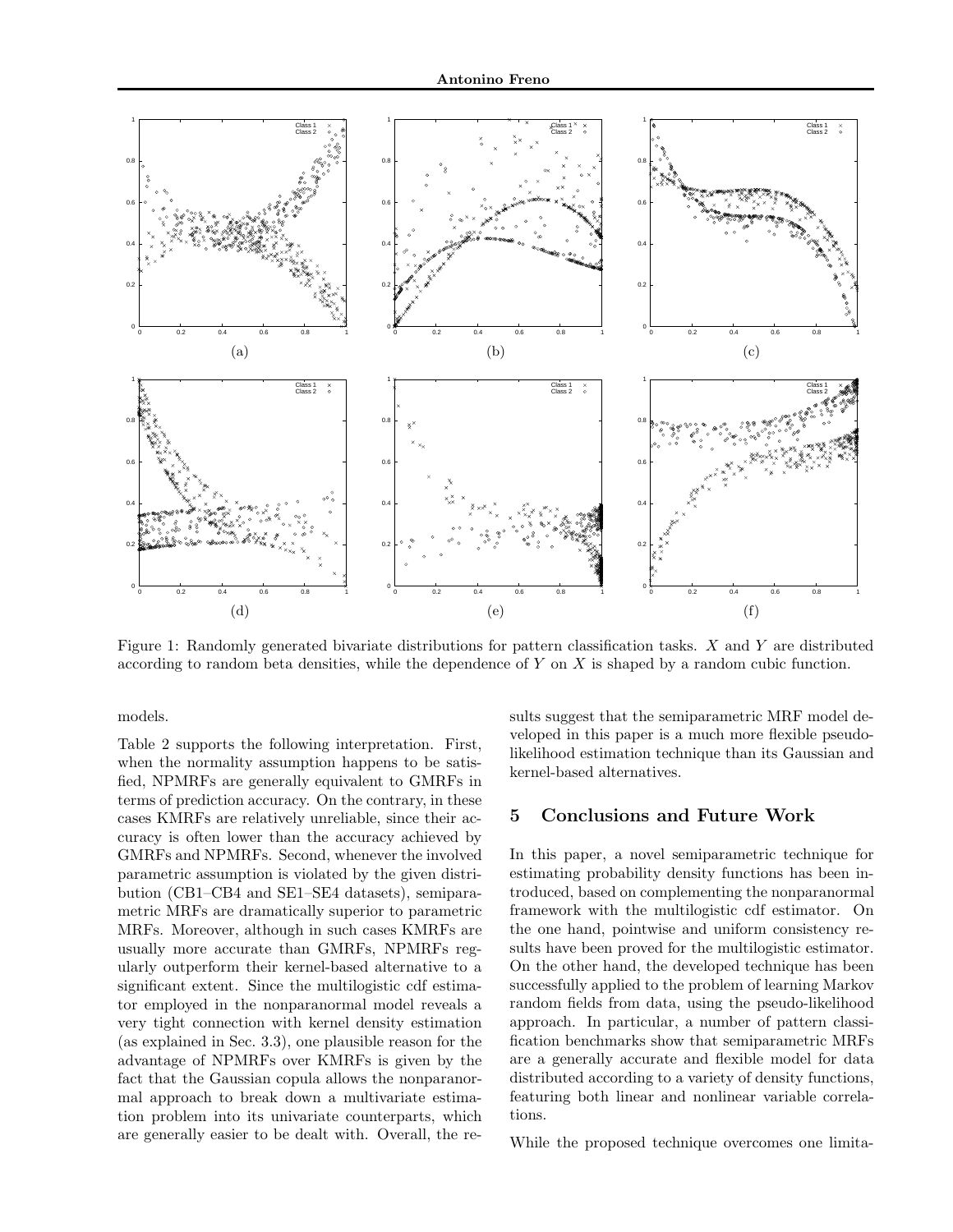|                 |                                       | Recognition Accuracy $(\%)$              |                 |
|-----------------|---------------------------------------|------------------------------------------|-----------------|
| Dataset         | <b>GMRF</b>                           | <b>KMRF</b>                              | <b>NPMRF</b>    |
| CB1             | (0.001)<br>$70.6 \pm 4.27$            | $\left( 0.002\right)$<br>$79.0 \pm 2.68$ | $87.6 \pm 3.00$ |
| CB2             | $91.6 \pm 3.13$<br>(0.098)            | $\left( 0.002\right)$<br>$88.8 \pm 1.32$ | $95.8 \pm 1.16$ |
| CB3             | (0.001)<br>$50.6 \pm 1.35$            | (0.030)<br>$55.8 \pm 3.96$               | $64.8 \pm 4.48$ |
| CB4             | (0.001)<br>$53.6 \pm 2.72$            | (0.111)<br>$62.2 \pm 5.91$               | $66.4 \pm 2.93$ |
| SE <sub>1</sub> | (0.861)<br>$66.6 \pm 5.31$            | (0.355)<br>$71.6 \pm 5.85$               | $67.2 \pm 7.30$ |
| SE2             | (0.000)<br>$59.4 \pm 3.66$            | $( {\bf 0.014} )$<br>$56.8 \pm 3.96$     | $67.4 \pm 3.38$ |
| SE3             | $(\mathbf{0.029})$<br>$63.6 \pm 3.97$ | (0.089)<br>$62.4 \pm 7.55$               | $73.0 \pm 6.06$ |
| SE4             | (0.004)<br>$63.6 \pm 6.56$            | $72.6 \pm 6.40$<br>$(\mathbf{0.016})$    | $80.8 \pm 3.54$ |
| LG1             | (0.099)<br>$84.6 \pm 2.33$            | $(\mathbf{0.000})$<br>$59.0 \pm 3.52$    | $83.8 \pm 2.31$ |
| $_{\rm LG2}$    | (0.085)<br>$90.6 \pm 4.49$            | $(\mathbf{0.001})$<br>$90.6 \pm 1.95$    | $82.2 \pm 3.12$ |
| LG3             | (0.541)<br>$97.8 \pm 1.72$            | $(\mathbf{0.001})$<br>$79.2 \pm 5.41$    | $97.4 \pm 1.85$ |
| LG4             | (0.000)<br>$79.0 \pm 1.41$            | $(\mathbf{0.016})$<br>$71.2 \pm 5.19$    | $81.8 \pm 1.60$ |

| Table 2: Recognition accuracy (average $\pm$ standard deviation) measured by 5-fold cross-validation on the CB1– |
|------------------------------------------------------------------------------------------------------------------|
| CB4, SE1–SE4, and LG1–LG4 datasets for GMRFs, KMRFs, and NPMRFs respectively. For GMRFs and                      |
| KMRFs, p-values from the paired t-test against NPMRFs are reported in brackets (with bold font indicating        |
| that the <i>p</i> -value is less than $0.05$ ).                                                                  |

tion of the original nonparanormal approach, which was only suitable for estimating undirected graphs (rather than providing a full model of density functions), one challenge for future research is to evaluate how the developed density estimator compares to kernel-based estimators outside the specific setting of pseudo-likelihood estimation, and of graphical models in general. In fact, while the collected evidence suggests that NPMRFs are generally more accurate than GMRFs and KMRFs, an interesting question is how the developed semiparametric estimator would behave if plugged into other kinds of graphical models, or if used as a standalone density estimation technique.

#### Acknowledgments.

This work has been partially supported by a grant from the French National Research Agency (ANR-09- EMER-007). The author is grateful to Ilaria Castelli, Duccio Papini, Franco Scarselli, and Edmondo Trentin for their comments on previous drafts of the paper.

#### Appendix

The value of  $\frac{d}{dx} \hat{f}_i(x)$  is given by:

$$
\frac{d}{dx}\hat{f}_i(x) = \frac{d}{dx}\left(\hat{\mu}_i + \hat{\sigma}_i\hat{h}_i^*(x)\right)
$$
  
\n
$$
= \hat{\sigma}_i \frac{d}{dx}\hat{h}_i^*(x)
$$
  
\n
$$
= \hat{\sigma}_i \frac{d}{dx}\Phi^{-1}(F_i^*(x))
$$
  
\n
$$
= \hat{\sigma}_i \frac{d}{dF_i^*(x)}\Phi^{-1}(F_i^*(x)) \frac{d}{dx}F_i^*(x)
$$
\n(21)

We first derive  $\Phi^{-1}(F_i^*(x))$  with respect to  $F_i^*(x)$ :

$$
\frac{\mathrm{d}}{\mathrm{d} F_i^*(x)} \Phi^{-1}(F_i^*(x)) = \frac{1}{\frac{\mathrm{d} \Phi^{-1}(F_i^*(x))}{\mathrm{d} \Phi^{-1}(F_i^*(x))} \Phi(\Phi^{-1}(F_i^*(x)))}
$$
\n
$$
= \frac{\sqrt{2\pi}}{\exp\left(-\frac{1}{2}(\Phi^{-1}(F_i^*(x)))^2\right)}
$$
\n
$$
= \frac{\sqrt{2\pi}}{\exp\left(-\frac{(\sqrt{2}\operatorname{erf}^{-1}(2F_i^*(x)-1))^2}{2}\right)}
$$
\n
$$
= \frac{\sqrt{2\pi}}{\exp\left(-\operatorname{erf}^{-1}(2F_i^*(x)-1)^2\right)}
$$
\n(22)

We also derive  $F_i^*(x)$  with respect to x:

$$
\frac{\mathrm{d}}{\mathrm{d}x}F_i^*(x) = \frac{\mathrm{d}}{\mathrm{d}x} \left( \frac{1}{n} \sum_{j=1}^n \frac{1}{1 + \exp\left(-\frac{x - x_j}{h}\right)} \right)
$$
\n
$$
= \frac{1}{n} \sum_{j=1}^n \frac{\mathrm{d}}{\mathrm{d}x} \frac{1}{1 + \exp\left(-\frac{x - x_j}{h}\right)}
$$
\n
$$
= -\frac{1}{n} \sum_{j=1}^n \frac{\frac{\mathrm{d}}{\mathrm{d}x} \exp\left(-\frac{x - x_j}{h}\right)}{\left(1 + \exp\left(-\frac{x - x_j}{h}\right)\right)^2}
$$
\n
$$
= \frac{1}{n} \sum_{j=1}^n \frac{\exp\left(-\frac{x - x_j}{h}\right)}{\left(1 + \exp\left(-\frac{x - x_j}{h}\right)\right)^2}
$$
\n(23)

Given Eqs. 22–23, Eq. 17 follows immediately.